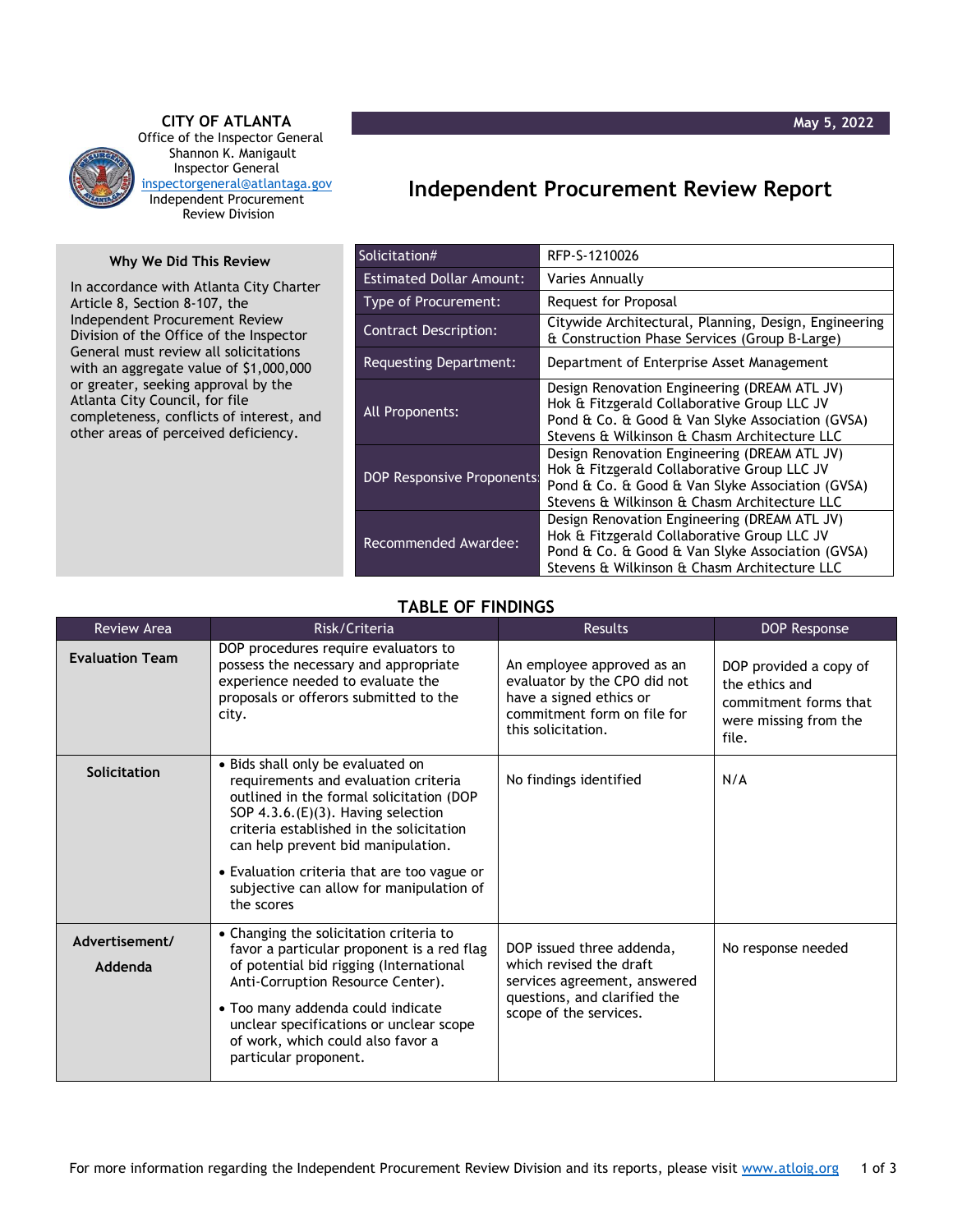| Review Area                                     | Risk/Criteria                                                                                                                                                                                                                                                                                                                                                                                                                                                                                                                                                                                                                                   | Results                                                                                                                                                                                                                                                                                                                                                                                                                                                                                                                                                                                                                                                                                                                                                                                | DOP Response                                                                                                                                                                                                                                                                                                                                                                                                                                                                  |
|-------------------------------------------------|-------------------------------------------------------------------------------------------------------------------------------------------------------------------------------------------------------------------------------------------------------------------------------------------------------------------------------------------------------------------------------------------------------------------------------------------------------------------------------------------------------------------------------------------------------------------------------------------------------------------------------------------------|----------------------------------------------------------------------------------------------------------------------------------------------------------------------------------------------------------------------------------------------------------------------------------------------------------------------------------------------------------------------------------------------------------------------------------------------------------------------------------------------------------------------------------------------------------------------------------------------------------------------------------------------------------------------------------------------------------------------------------------------------------------------------------------|-------------------------------------------------------------------------------------------------------------------------------------------------------------------------------------------------------------------------------------------------------------------------------------------------------------------------------------------------------------------------------------------------------------------------------------------------------------------------------|
| <b>Submittal</b><br>Responsive<br><b>Review</b> | The city code provides that the city shall<br>select no less than three submittals<br>solicited from an RFP that it deems as the<br>most responsible and responsive;<br>provided, however, that if three or fewer<br>offerors respond, the requirement shall<br>not apply (City Code Sec. 2-1189).<br>DOP procedures require findings to be<br>$\bullet$<br>recorded on a responsive checklist<br>which identifies specific submittal<br>requirements for the project and<br>identifies a bidder's compliance with<br>those required documents.<br>Unclear or inconsistent responsiveness<br>$\bullet$<br>determinations could be a red flag of | No findings identified<br>A minority joint venture<br>1.<br>partner failed to provide<br>financial statements for<br>2019 that were reviewed<br>by a CPA.<br>2.<br>A minority joint venture<br>partner answered Yes to<br>Question 1 of the                                                                                                                                                                                                                                                                                                                                                                                                                                                                                                                                            | N/A<br>The financial<br>1.<br>documents were<br>deemed sufficient per<br>DOP's responsiveness<br>review and<br>additionally reviewed<br>and scored by Risk<br>Management.                                                                                                                                                                                                                                                                                                     |
|                                                 | bid manipulation.                                                                                                                                                                                                                                                                                                                                                                                                                                                                                                                                                                                                                               | Contractor Disclosure and<br>Declaration (Form 2),<br>regarding the disclosure of<br>contracts with the City of<br>Atlanta within the last<br>three years, but did not<br>provide any contract<br>numbers or project names<br>as required.<br>3.<br>The cost proposal from a<br>proponent included two<br>positions with a billable<br>rate that exceeded the<br>Principal in Charge. The<br>file contained no<br>documentation indicating<br>that the City had approved<br>such rates.<br>A proponent submitted a<br>4.<br>proposal where neither the<br>Letters of Intent nor the<br>Subcontractor Utilization<br>form indicate any EBO<br>commitments; the file<br>contains no documentation<br>supporting the EBO<br>utilization outlined by OCC<br>in its responsiveness<br>memo. | 2.<br>This item was waived<br>as a minor<br>irregularity as DOP<br>can verify active<br>contracts for vendors.<br>3.<br>Negotiations for this<br>solicitation were held<br>on January 5, 2022<br>and the labor<br>category rates, none<br>of which exceeded<br>that of the Principal-<br>in-Charge, were<br>accepted by all<br>vendors.<br>4.<br>The proponent<br>provided OCC with<br>EBO utilization<br>percentages in<br>connection with the<br>OCC independent<br>review. |
| <b>Conflict of</b><br><b>Interest</b>           | The city's standards of conduct prohibit<br>employees from having financial conflicts<br>of interests. Contracts must be awarded<br>and administered free from improper<br>influence or the appearance of<br>impropriety.                                                                                                                                                                                                                                                                                                                                                                                                                       | No findings identified                                                                                                                                                                                                                                                                                                                                                                                                                                                                                                                                                                                                                                                                                                                                                                 | N/A                                                                                                                                                                                                                                                                                                                                                                                                                                                                           |